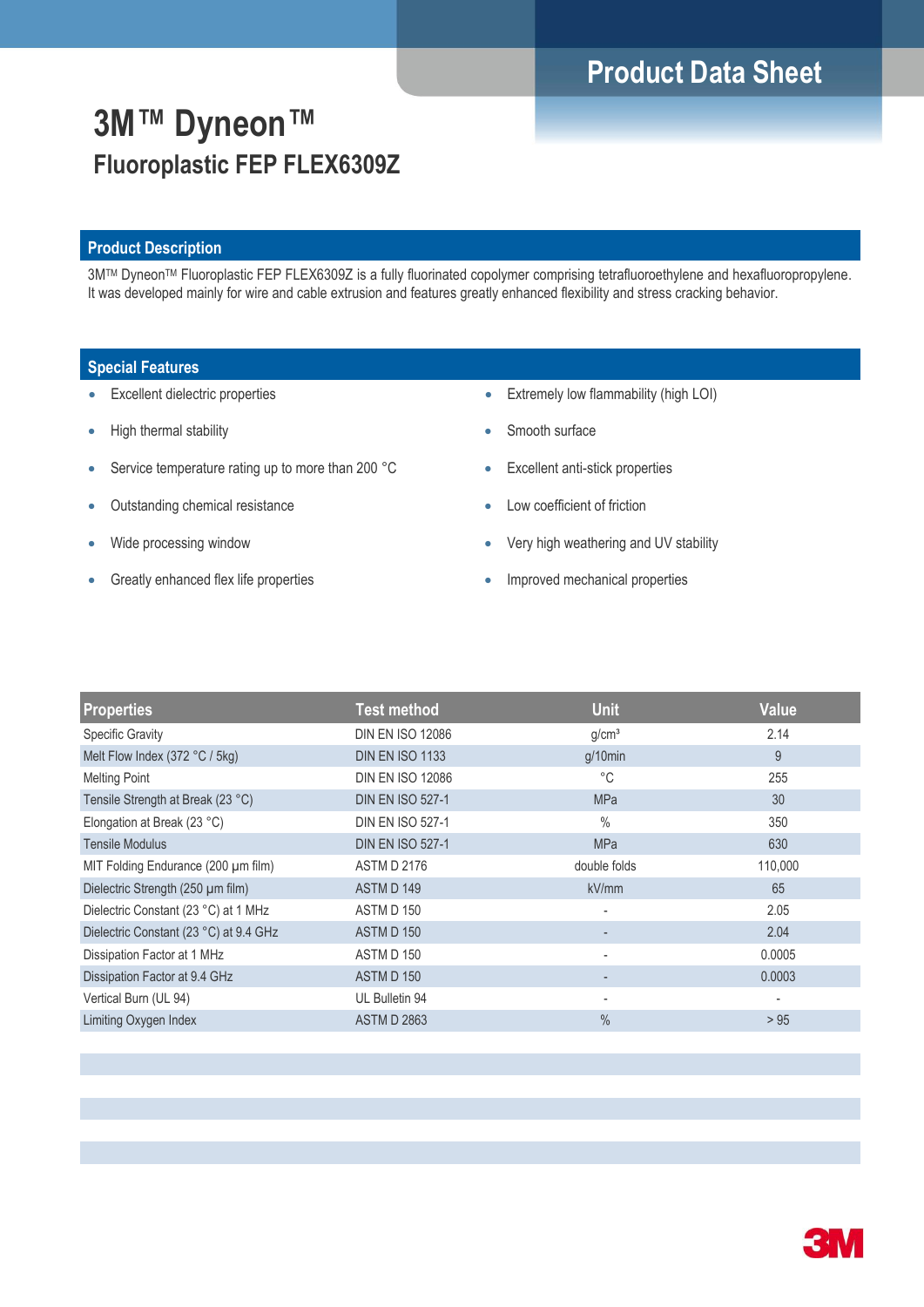# **Product Data Sheet**

## **3M™ Dyneon™ Fluoroplastic FEP FLEX6309Z**

#### **Typical Properties**

As compared to the former standard 3M™ Dyneon™ Fluoroplastic FEP 6309Z, 3M™ Dyneon™ Fluoroplastic FEP FLEX6309Z is chemically modified to feature enhanced flexibility, stress cracking behaviour and mechanical strength.

#### **Typical Applications**

3M™ Dyneon™ Fluoroplastic FEP FLEX6309Z is mainly used for heavier gauge primary wire insulation and for cable jacketing. Its high flexibility makes it an ideal candidate for use in mechanical systems and other applications where mechanical values are important. It may also be used for injection moulding or the extrusion of films or smaller size tubing.

### **Processing Recommendations**

3M™ Dyneon™ Fluoroplastic FEP FLEX6309Z can be processed using the methods common to thermoplastic polymers. As typical for the processing of all fully fluorinated polymers, highly corrosion resistant materials need to be used for all machine parts that come into contact with melt or fumes. Such materials are e.g. alloys like Inconel 625, Haynes 242 or Hastelloy C4. Typical processing equipment temperatures for 3M™ Dyneon™ Fluoroplastic FEP FLEX6309Z range from 300 to 400 °C. For safety precautions please see also the topic "Safety Instructions" in this data sheet.

**Below is an example for typical process conditions for wire extrusion:**

Extruder: 50 mm Screw: Linear L/D 30 DDR = 100; DRB = 0.95 - 1.05

#### **Temperature Settings**

| Ext. Zone 1 | 330 °C | Flange        | 390 °C |
|-------------|--------|---------------|--------|
| Ext. Zone 2 | 345 °C | Head          | 395 °C |
| Ext. Zone 3 | 360 °C | Die           | 395 °C |
| Ext. Zone 4 | 370 °C | Water cooling | 50 °C  |
| Ext. Zone 5 | 385 °C | Wire preheat  | 150 °C |

Hastelloy® and Haynes® 242 are registered Trademarks of Haynes International. Inconel® is a registered Trademark of Special Metals Corporation.

#### **Storage and Handling**

When stored in a clean and dry place, 3M™ Dyneon™ Fluoroplastic FEP FLEX6309Z will have a relatively long shelf life. Partially used containers should be reclosed carefully to avoid contamination. Drying the material before use is typically not necessary.

#### **Safety Instructions**

Follow the normal precautions observed with all fluorothermoplastic materials.

Please consult the Material Safety Data Sheet and Product Label for information regarding the safe handling of the material. By following all precautions and safety measures, processing these products poses no known health risks. General handling/processing precautions include: 1) Process only in well-ventilated areas. 2) Do not smoke in areas contaminated with powder/residue from these products. 3) Avoid eye contact. 4) If skin comes into contact with these products during handling, wash with soap and water afterwards. 5) Avoid contact with hot fluoropolymer.

Potential hazards, including release of toxic vapours, can arise if processing occurs under excessively high temperature conditions. Vapour extractor units should be installed above processing equipment. When cleaning processing equipment, do not burn off any of this product with a naked flame or in a furnace.

#### **Delivery Form**

3M™ Dyneon™ Fluoroplastic FEP FLEX6309Z is delivered in pellet form.

Packaging size is:

• 50 kg cardboard box, containing two PE-bags with 25 kg content each